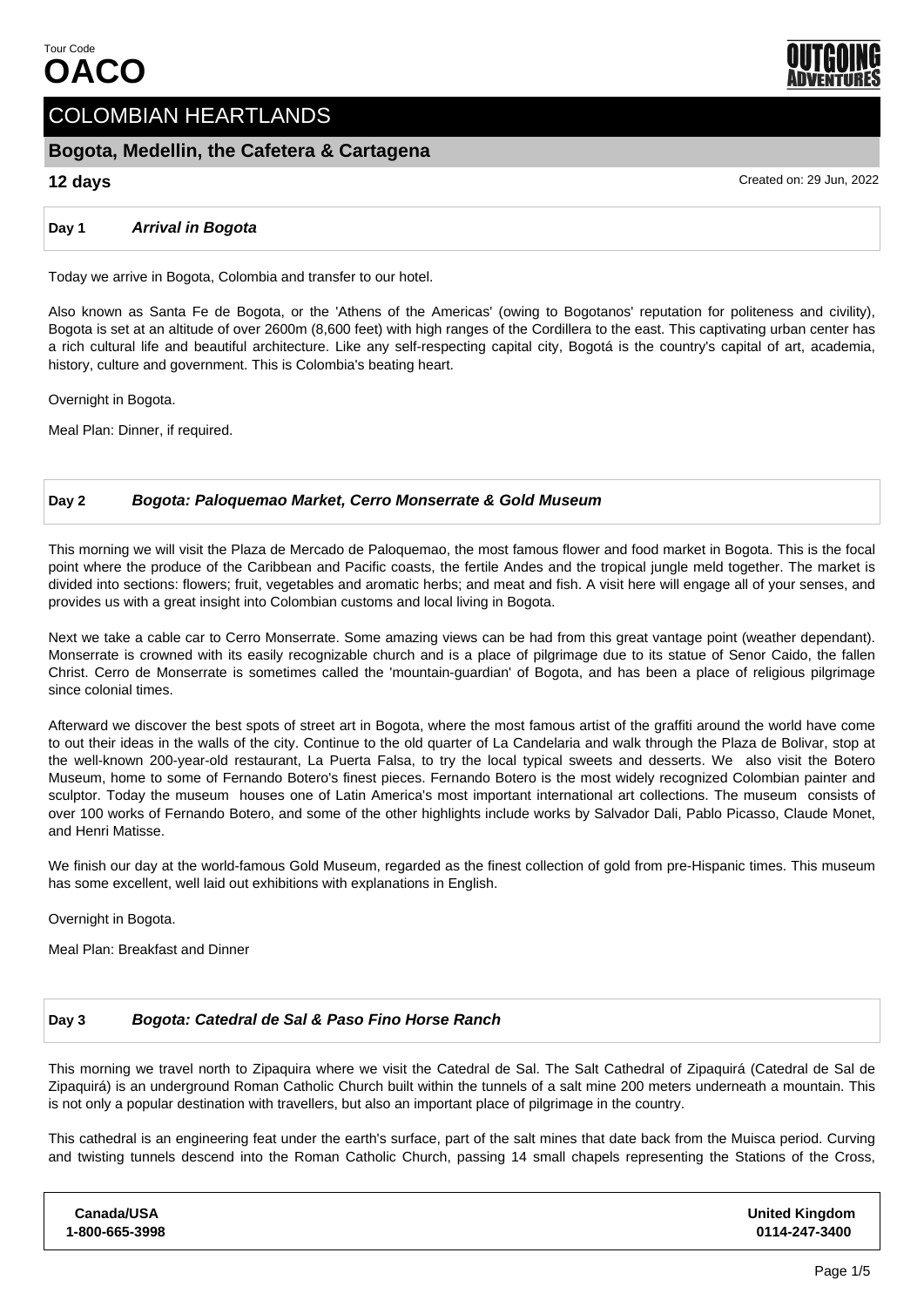

illustrating the events of Jesus' last journey. Each station has a cross and several kneeling platforms carved into the salt structure.

Upon leaving Zipaquirá, we'll visit a traditional hacienda, one of the most traditional estates on the outskirts of Bogotá. Here you will enjoy the best of the local gastronomy by trying the typical ajiaco (chicken and potato soup) for lunch, and afterwards attend to private and exclusive exhibition of the famous Colombian creole "paso fino" horses.

We return to our hotel (due to our early departure tomorrow and included lunch today, dinner is on your own this evening).

Overnight in Bogotá.

Meal Plan: Breakfast and Lunch

#### **Day 4 Bogota - Fly to Cafetera Region & Coffee Experience**

Early this morning we transfer to Bogota's airport for our 30-minute flight to Pereira, one of the cities located near the Colombian Coffee Triangle, a UNESCO listed area known for its breathtaking deep green landscapes and the unique culture and traditions of the region. Having shed years of isolation imposed by surrounding civil war and the central Andean range that marks its eastern limit, coffee country has become the heart of Colombia's nascent "rural tourism" industry that fuses history, ecology, and know-your-roots national pride.

Once landed, we'll have a hands-on coffee experience covering the cultivation, harvesting, roasting, and tasting processes of coffee production, from the seed to the roasted bean. The rich volcanic soil together with the climate and the topography make this region ideal for the cultivation of quality coffee.

Our overnight point is Salento, situated in the heart of the coffee region. This is one of the oldest towns in the department of Quindio and probably the smallest. Startlingly well- preserved, Salento offers us an opportunity to enjoy a traditional coffee settlement. Set amid gorgeous green mountains, this small town survives on coffee production, trout farming and, increasingly, tourists, who are drawn by its quaint streets, typical paisa architecture, and its proximity to the spectacular Valle de Cocora.

Overnight near Salento.

Meal Plan: Breakfast and Dinner

#### **Day 5 Cocora Valley & Tejo Game**

Today we visit Valle de Cocora located to the east of Salento. Here we will enjoy a walk in the valley and see the famous Palma de Cera (wax palm) growing abundantly along the hillsides. Towering high, this palm makes for the rather strange but beautiful scenery. Back in the 80s, this place was declared a sanctuary for the protection of Colombia's national tree, also home of the endemic yellow-eared parrot.

This afternoon we'll get to experience Tejo, Colombia's national game. Usually accompanied by cold beer, participants can test their aim, tossing small balls into target area -- if your aim is true you'll be rewarded with an explosion of (harmless) gunpowder and the excitement of playing a truly local sport! This is a great way to get a feel for the local vibe and to participate in a very traditional passtime.

Overnight near Salento.

Meal Plan: Breakfast and Dinner

#### **Day 6 Salento - Sanctuary of Otun Quimbaya - Fly to Medellin**

This morning we visit Otun Quimbaya, an easily-accessible nature reserve filled with hundreds of wild species, such as the howler

| Canada/USA     |  |
|----------------|--|
| 1-800-665-3998 |  |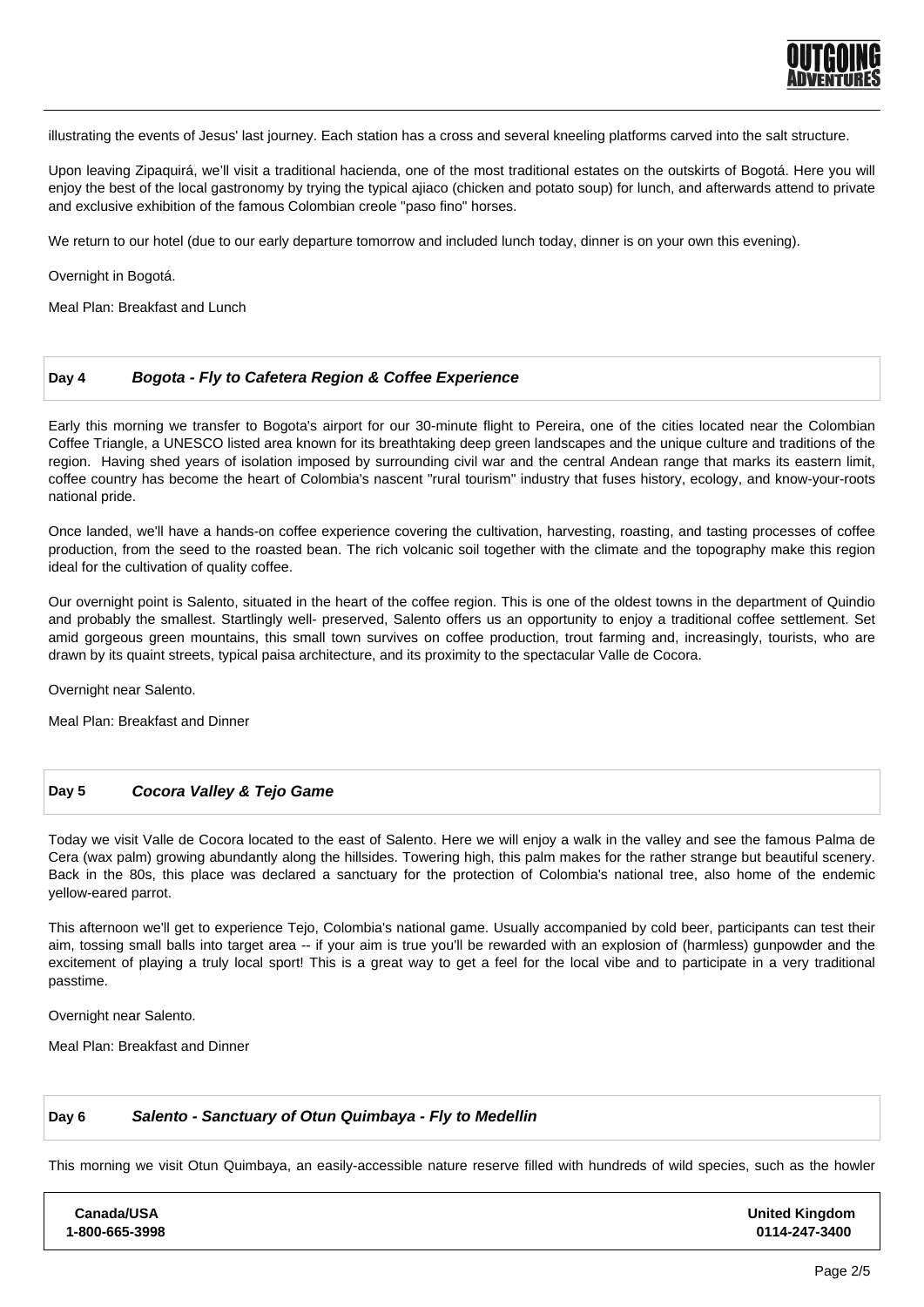

monkey, butterflies, and myriad birds. Along our +/- 2 km leisurely walk, we'll explore the surrounding river, marshland, and forest ecosystems (your Tour Leader will provide more details on the nature of our excursion the night before).

We then return to our hotel, check out, and catch our flight to Medellin, transferring to our hotel located in the modern neighborhood of El Poblado.

This is Colombia's 'second city' and the capital of 'Paisa' culture. Medellín is a forward-thinking city, which has reinvented itself since the dark days of the drug cartels. With Colombia's most extensive integrated public transport system, this city is a 'pioneer' in terms of social reform and offers a slick uptown district with an international feel.

Overnight in Medellin.

Meal Plan: Breakfast and Dinner

#### **Day 7 Medellin: City & Area Touring**

Today we will enjoy a guided tour through Medellin, the "City of Eternal Spring". We walk through the historical and cultural centers where we learn about Colombia's controversial yet fascinating history.

Having gone through several periods of significant transformation, the Medellin of today is an inclusive city, where every inhabitant has the space to express themselves and participate in social change. Much of this is due to the efforts made to improve the quality of life of Medellin's inhabitants following the difficult decades of the 80s and 90s. On our visit, you'll have the chance to learn more about this city and the art, music, and food culture that has developed during its gradual transformation.

We enjoy the urban street art in the comunas of San Javier, the typical and avant-garde street food on the boulevard of Parque del Rio, and the massive sculptures by Fernando Botero in the heart of Medellin's city center. We continue to the Medellin Memorial Center, a blast from the past, displaying the dramatic history of cartels and gangs that struggled for control of the city.

After a break for lunch we head to Parque Arvi, a large natural reserve located above the city that has several paths. After arriving by cable car from Medellín, we will explore trails that weave their way through magical forests and amazing landscapes of the Andes Central Mountain Range.

Nearby is the village of Santa Elena, best known for its large, ornate flower arrangements displayed annually at Medellin's Flower Festival. The people of Santa Elena have learned how to create colourful shapes, figures and even faces out of flowers – a tradition that has been handed down to them over many years. On this visit, you'll even get a chance to chat with a flower farmer, or silletero, and stroll through a flower producing farm, taking in all the lovely fragrances.

Overnight in Medellin.

Meal Plan: Breakfast

#### **Day 8 Medellin & Guatape**

Today we get away from the hustle and bustle of Medellin with an excursion to the nearby (2- hour drive, each way) village of Guatape.

Guatape was relocated to its present spot after the construction of the Guatape hydroelectric dam. Since its foundation, all the inhabitants of the town began the tradition of decorating their houses with the unique stories of their families, their livelihoods, and the events that have marked their lives. As we explore the streets of Guatape, you'll be impressed with the amazing, colourful walls and original art. You'll also have the chance to visit the big rock of El Peñol, a huge monolith that faces a picturesque lake, the perfect postcard shot of the day.

We return to Medellin.

| Canada/USA     | <b>United Kingdom</b> |
|----------------|-----------------------|
| 1-800-665-3998 | 0114-247-3400         |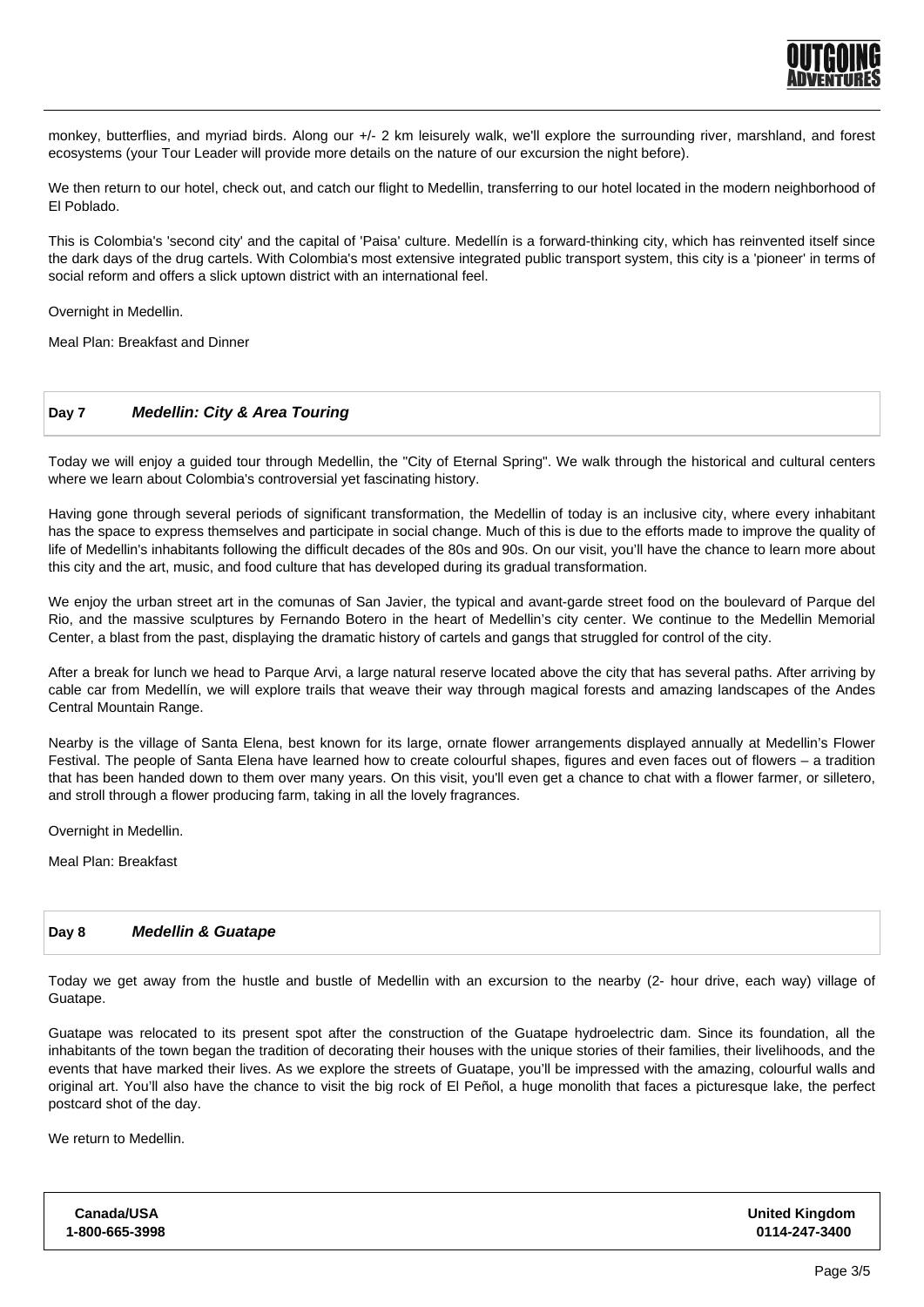

Overnght in Medellin.

Meal Plan: Breakfast and Dinner

### **Day 9 Medellin - Fly to Cartagena: Old Town Walking Tour**

This morning we fly to Cartagena.

Located on Colombia's northern coast and facing the Caribbean Sea, Cartagena de Indias is the undisputed queen of the Caribbean coast. Founded in 1533 by Spaniard Don Pedro de Heredia, and named after the port of Cartagena in Spain's Murcia region, Cartagena de Indias was a major center of early Spanish settlement in the Americas. Today Cartagena beautifully preserves its colonial character with the assistance of UNESCO as a listed World Heritage Site.

This afternoon we'll discover Cartagena's rich history and beautiful colonial architecture. You will learn about the culture of Cartagena and its interesting architecture, and visit such beautiful sites as Plaza de Bolívar, the Cathedral of Cartagena, San Pedro Claver Square, and San Pedro Church. We will stroll through the narrow shaded streets of the old walled city, where flowers cascade from overhanging wooden balconies. The Old City is nearly encircled by walls that stand 4m (12ft) tall and are as thick as 18m (60ft) in some places. Their strength has preserved some fascinating colonial structures.

Cartagena's historic center is flat and relatively small, making it the perfect city for walking. You'll find a photo opportunity at every corner. Peek into doorways to see the cool tiled patios hidden from other passersby.

Overnight in Cartagena.

Meal Plan: Breakfast and Dinner

#### **Day 10 Cartagena: San Fernando Fortress & La Popa Monastery**

Cartagena is built on several islands located at the end of a bay; the marshes that originally surrounded these islands were filled in order to link the land to the coast. Several bridges provide access to and from the island, and one of these leads directly to the old city. A number of lagoons separate the suburban areas from the old city, whose centre is surrounded by magnificent ramparts.

Today we visit San Fernando Fortress, located on Cartagena's island of Tierra Bomba at a strategic location for Spaniards to defend the city from corsairs. The most representative sight here is the Fortress of San Rafael, a well-preserved gem that endured many battles in its time.

We'll also visit the fortress of San Felipe, a masterpiece of military strategy, before heading up to la Popa Monastery, located on the highest spot of Cartagena, where we can have a 360° view of both modern and historic Cartagena.

Overnight in Cartagena (dinner on your own this evening).

Meal Plan: Breakfast and Dinner

# **Day 11 Cartagena: Palenque & Leisure Time**

This morning we travel two hours to San Basilio de Palenque, a centuries old village and the first place registered as a free town for the slaves in all of the Americas, over 100 years before slavery was abolished. With the insight of a local guide, we are able to enter rustic homes, try local foods and drinks, hear traditional music, learn about a UNESCO recognized language and culture, and rub shoulders with some of the friendliest people in the country.

After about a 90-minute visit, we return to Cartagena by way of Bocagrande and Manga.

You are then free to find lunch and enjoy an afternoon of exploration before we meet later this afternoon, when colonial carriages will

| Canada/USA     | <b>United Kingdom</b> |
|----------------|-----------------------|
| 1-800-665-3998 | 0114-247-3400         |
|                |                       |